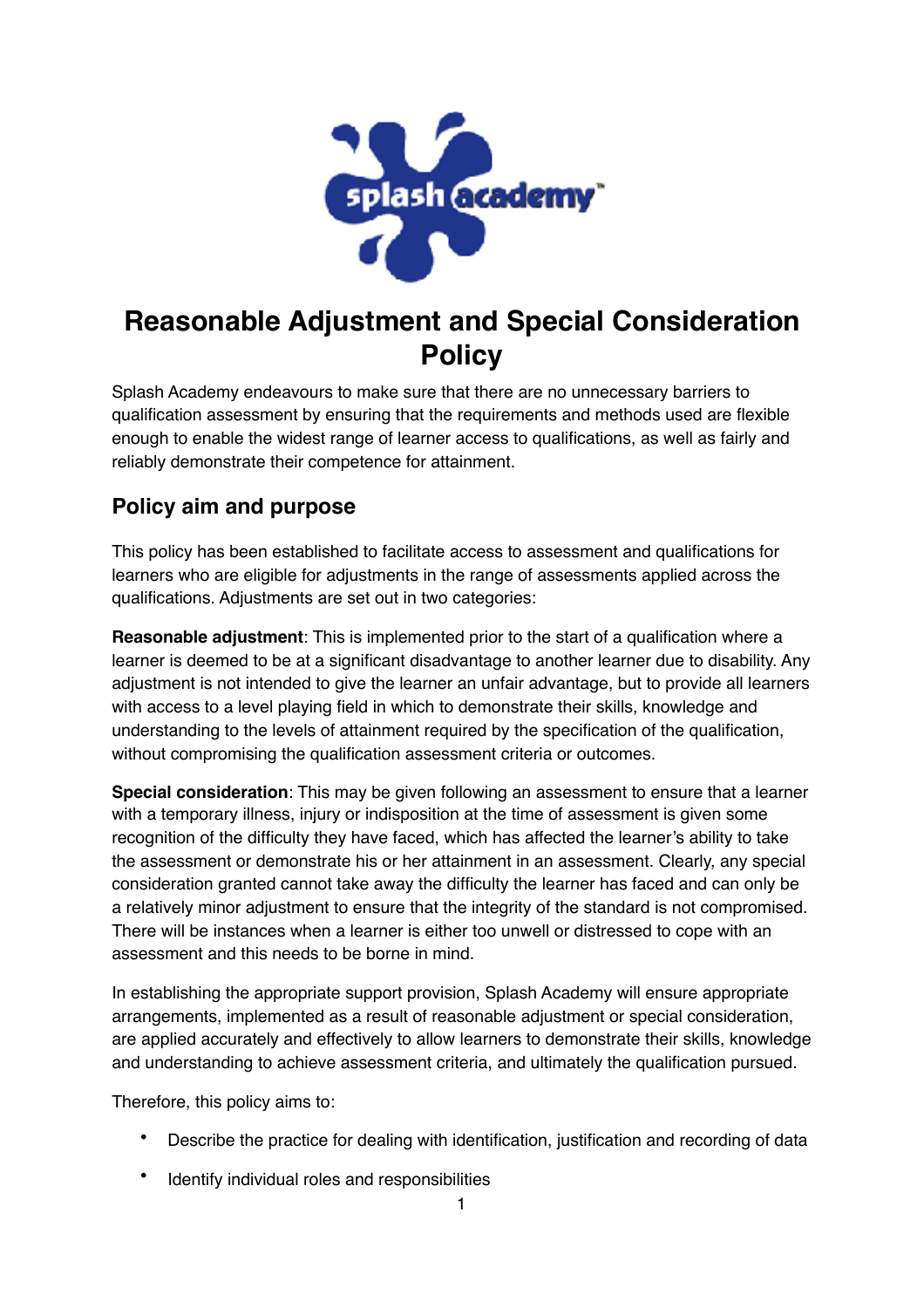• Explain how to manage those reasonable adjustments or special consideration implemented in accordance with Equalities Law.

## **Recruitment**

Splash Academy will recruit with integrity onto qualifications, whilst ensuring learners are provided with accurate information and the correct advice for the qualification they have chosen to pursue. The recruitment process should include the assessment and identification of the learner's potential to successfully achieve their chosen qualification. Such assessment must identify, where appropriate, the support that will be made available to the learner to facilitate access to the assessment.

Where the recruitment process identifies that the learner may not be able to demonstrate attainment, thus gain achievement in parts of assessment, this must be communicated to the learner clearly from the onset. A learner may still decide to proceed with pursuing a qualification and not be entered for all or part of the assessment.

Centres are advised to ensure learners are aware of:

- The range of options available, including any access arrangements that may be necessary, to enable the demonstration of assessment criteria attainment
- Any restrictions on progression routes to the learner as a result of not achieving all or part of the qualification.

Therefore, Splash Academy shall:

- Make sure that all relevant personnel have had training to ensure that they are aware of access related issues, protocol and procedure
- Explain the learning programme requirements and assessment criteria clearly to the learner
- Establish early contact with the learner in order to identify any potential barriers/ restrictions to qualification entry, delivery or assessment and determine if reasonable adjustment is required
- Use specialist advice in identifying a learners disabilities, where required
- Ensure buildings, assessment sites and resources used for delivery and assessment are accessible to all learners, as far as practical
- Ensure appropriate equipment and personnel are available for selected adjustments to assessment, in accordance with this policy, such as electrical equipment or any assistive personnel (e.g. Reader, Scribe, Practical Assistant)
- Ensure adjustments made are justified, permitted and agreed with the ASAAB and the level/type of assistance provided is appropriate
- Record and securely retain all adjustment requests and decisions made within each learner file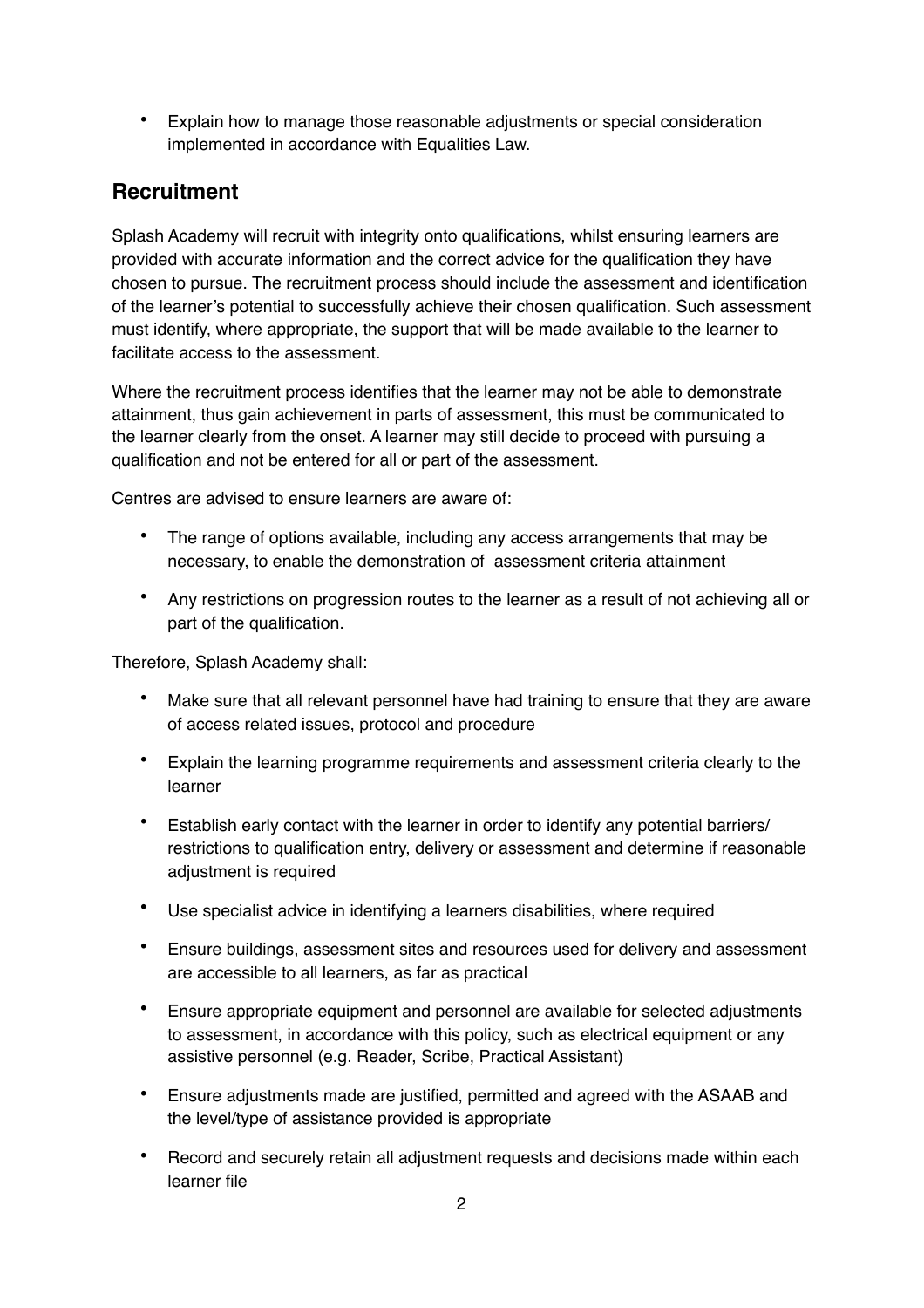• Consider what reasonable adjustments future learners may need and make appropriate provision in advance.

#### **Reasonable adjustment**

In accordance with Equalities Law, a reasonable adjustment must be available for learners in order to lessen or remove the effects of a 'substantial (*meaning more than minor or trivial*) disadvantage' during assessment. It is important to note that not all arrangements will be practical in particular situations as the learner may not need, nor be allowed, the same adjustment for all assessments.

All possible, practical steps must be taken to apply reasonable adjustments and promote equality of access for learners who are placed at a 'substantial disadvantage' in comparison to other learners without a disability or difficulty. Where applied, these arrangements must not affect the reliability or validity of assessment criteria and outcomes, nor must they give the learner an unfair assessment advantage over other learners undertaking the same or similar qualifications. By way of example, arrangements permissible are inclusive of, but not limited to, the following:

- Modifying assessment materials, such as large font
- Providing appropriate assistance during assessment, such as a Scribe, Reader, Practical Assistant or Interpreter
- Using assistive technology, mechanical and electronic aids, such as computer software which scans but does not encode or interpret assessment questions
- Alternative ways of presenting responses, such as word processor
- Allowing for extra time for completion of assessed work.

#### **Eligibility and application of reasonable adjustments**

A learner does not have to be disabled to qualify for a reasonable adjustment, nor will every learner who is disabled be entitled to reasonable adjustment. Allowing the application of a reasonable adjustment is dependent on how it will facilitate a learner's access to assessment. Reasonable adjustments may take on a number of forms, however may only be granted where adjustment does not:

Affect the validity or reliability of the assessment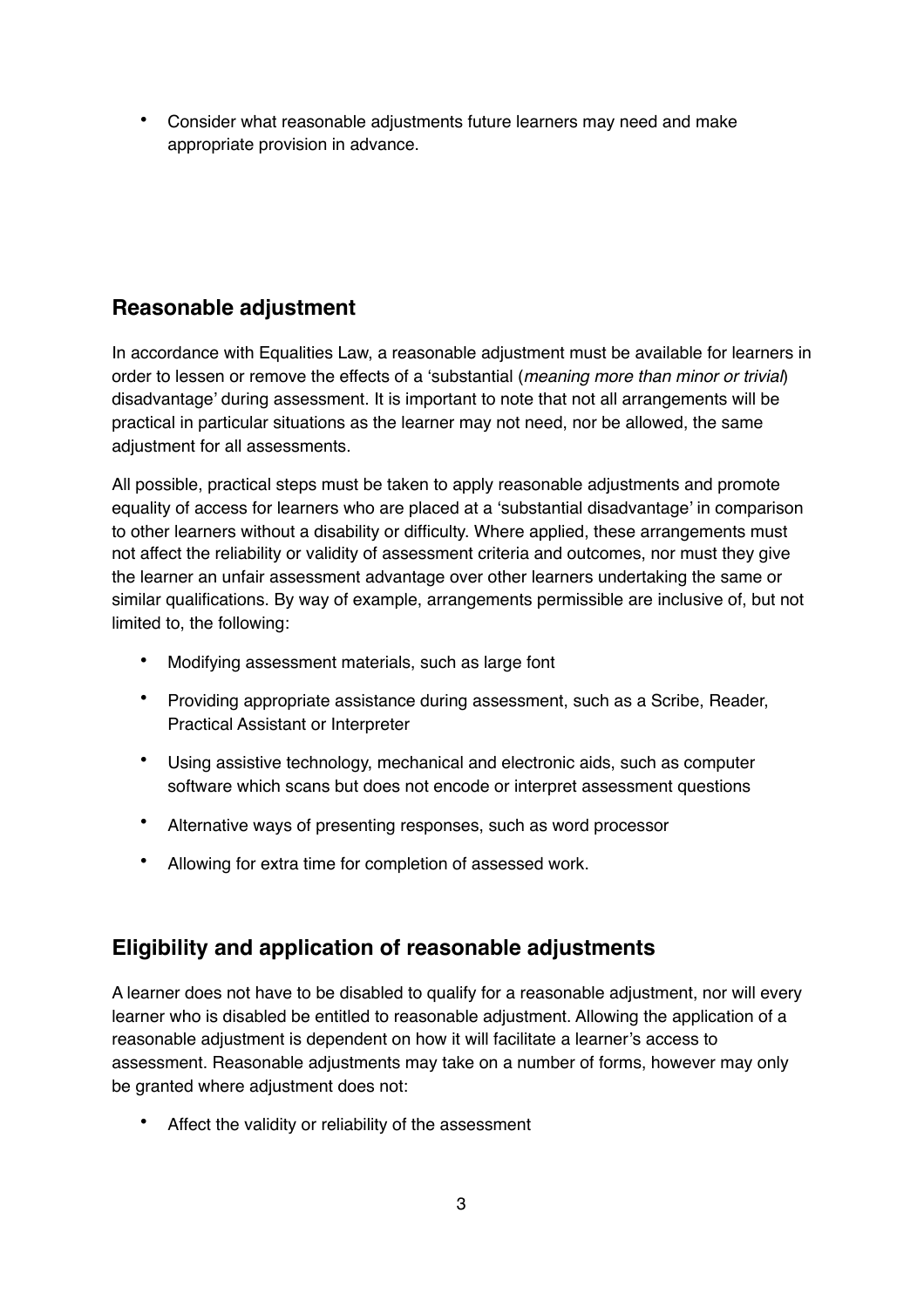- Give the learner in question an unfair advantage over other learners taking the same or similar assessments
- Influence the final outcome of the assessment decision.

It is the responsibility of the Key Contact to ensure any access arrangement implemented by the centre, on behalf of the learner, is based on firm evidence highlighting the barrier of assessment.

#### **Assessing achievement**

Where reasonable adjustments are applied, Splash academy will ensure achievement is given only for the skills demonstrated by the learner and that the reasonable adjustment applied does not compromise the outcomes of the assessment (as identified within eligibility and application of reasonable adjustments). Where reasonable adjustments are applied, Splash Academy will evaluate the outcomes on behalf of the learner via completion of the evaluation section of the *Reasonable Adjustments Notification* and retain within the appropriate learners file. In the event a learner is not satisfied with the access arrangements made by the centre, the concern should be reported to the centre contact and ensure it is reported formally to the awarding body where, upon receipt, it will be reviewed and acted upon should corrective action be required.

## **Special Education Needs (SEN)**

Splash Academy will note that a statement of SEN does not automatically qualify the learner for a reasonable adjustment as:

- The SEN statement may not contain a recent assessment of needs
- The reasonable adjustment may compromise assessment.

# **Special considerations**

Any special consideration granted cannot remove the difficulty experienced by the learner at the time of assessment and can only be a relatively small adjustment to ensure the integrity of the assessment is not compromised.

Learners who have fully prepared for the assessment and successfully completed the whole qualification, but whose performance during assessment is affected by adverse circumstances outside of their control, will be eligible for special consideration.

It is important to note that it may not be possible to apply for special consideration in instances where:

• Assessment requires the demonstration of practical competence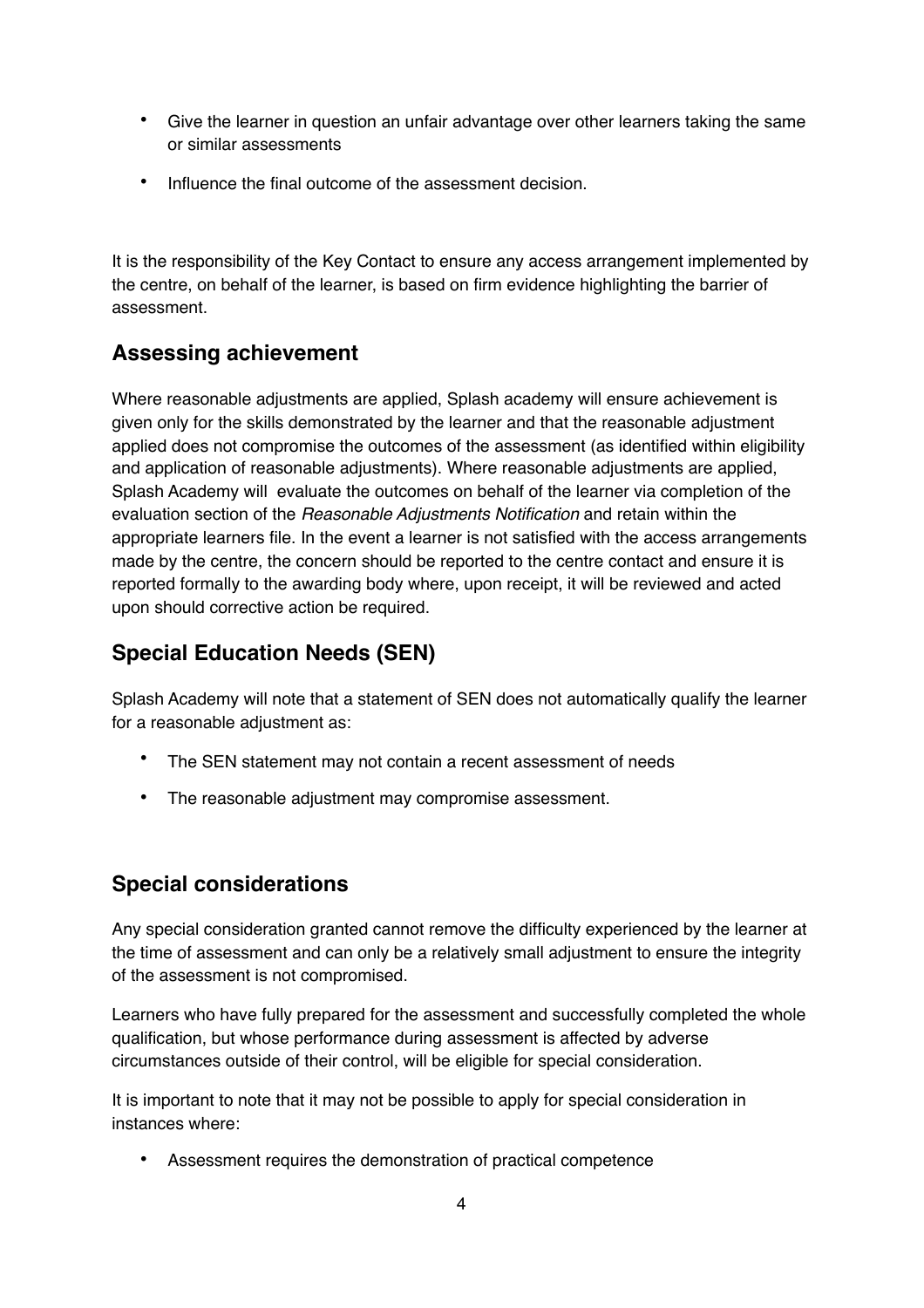- Criteria have to be met fully
- Units/qualifications confer license to practice.

A special consideration must not give the learner an unfair advantage, nor must its use cause the user of a certificate to be misled regarding a learner's achievement. The learners result must reflect real achievement in assessment and not potential ability. To this end, special consideration can only be a small post-assessment adjustment to the outcome result.

# **Eligibility and application of special consideration**

A learner who is fully prepared and present for a scheduled assessment may be eligible for special consideration if:

- The learners performance in an assessment is affected by adverse circumstances beyond the learners control (e.g. injury, recent temporary illness, accident, bereavement, serious disturbance at the time of the assessment)
- **The learner missed a component of the assessment or was not present at the time of** the assessment and has been disadvantaged due to circumstances beyond their control
- Accidental events related to the organisation of the assessment or the provision of access arrangements affected the learners performance
- Alternative arrangements agreed prior to assessment proved inappropriate or inadequate
- Sufficient differentiation is shown between the parts of assessment to which the special consideration was applied, and other parts of the qualification which have been achieved, to conclude that the learner could have performed more successfully during the assessment.

Learners will not be eligible for special consideration if:

- A component of the assessment is missed due to personal arrangements, including holidays or unauthorised absence
- All components of the assessment were missed without a viable reason
- The learner fails to request access arrangements on time
- **•** Preparation for a component is affected by difficulties during the qualification (e.g. disturbances through building work, permanent illness/disability, lack of proper facilities, changes in or shortages of staff, or industrial disputes)
- The application for special consideration is submitted without the relevant evidence to demonstrate that the learner's performance has been affected at the time of the assessment by a particular condition.